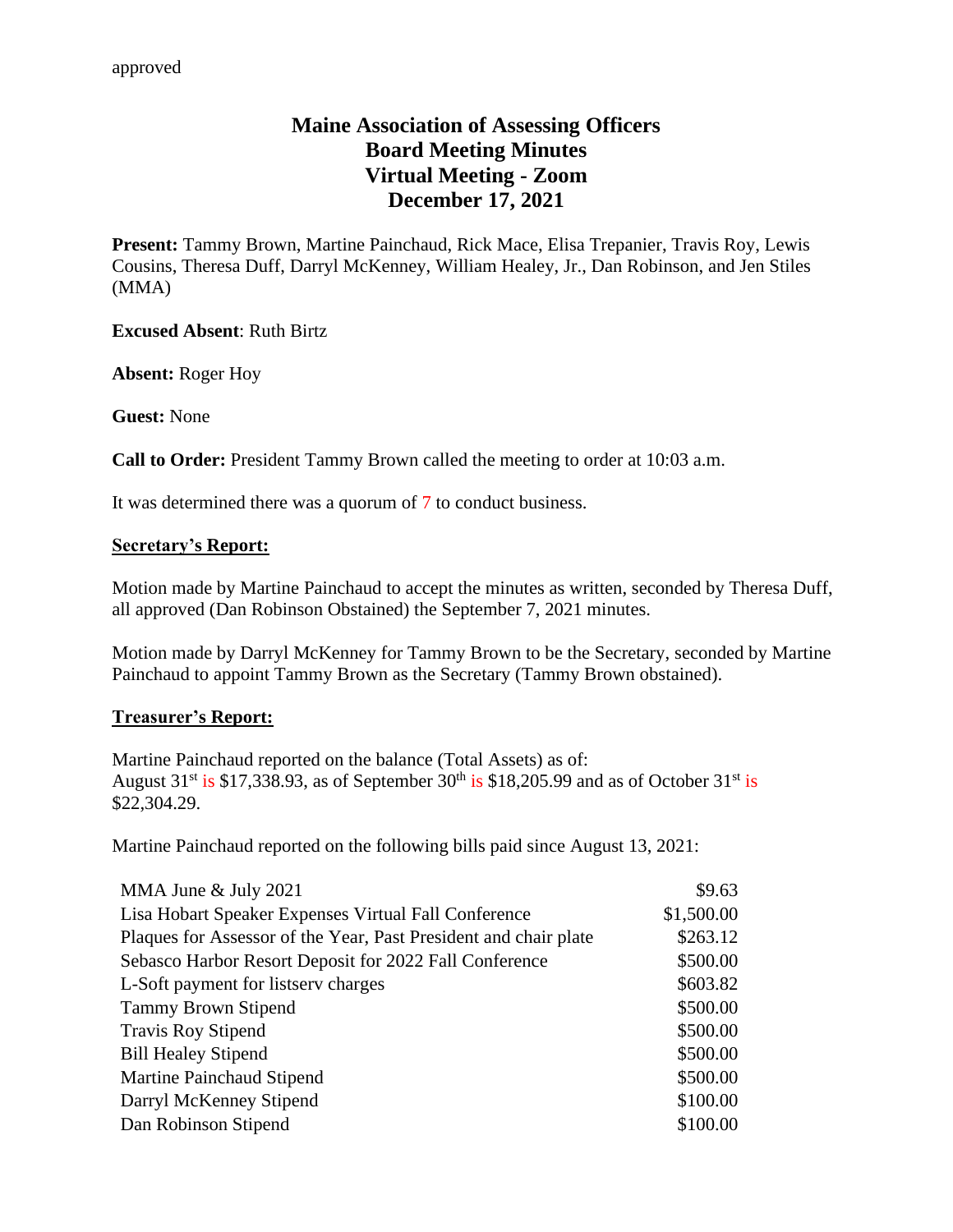| <b>Ruth Birtz Stipend</b>                              | \$100.00   |
|--------------------------------------------------------|------------|
| <b>Rick Mace Stipend</b>                               | \$100.00   |
| Elisa Trepanier Stipend                                | \$100.00   |
| <b>Theresa Duff Stipend</b>                            | \$100.00   |
| Lewis Cousins Stipend                                  | \$100.00   |
| Roger Hoy Stipend                                      | \$100.00   |
| MMA August & September Invoices                        | \$12.64    |
| Vision Government Solutions refund for fall Conference | \$115.00   |
| IAAO annual membership dues                            | \$225.00   |
| Cornell Consultants speaker fees for excel webinar     | \$3,096.00 |
| MMA October 2021 Invoice                               | 26.04      |
|                                                        | \$9,151.25 |

Motion made by Travis Roy to approve the financials, seconded by Rick Mace, all approved the financials as presented.

Martine has agreed to stay on as Treasurer for the following year.

Motion made by Rick Mace, seconded by Dan Robinson to keep Martine Painchaud on as the Treasurer of the Association for 1 more year and Lewis Cousins on as Co-Treasurer. All approved Martine Painchaud as Treasurer and Lewis Cousins as Co-Treasurer.

#### **Old Business**

### **Committee Report**

- 1. Audit/Finance
	- Ruth Birtz Report No report given
	- Appoint Chair/Co-Chair Nominations: Ruth Birtz Darryl McKenney

Motion made by Travis Roy, seconded by Martine Painchaud to nominate Ruth Birtz as Chair and Darryl McKenney as Co-Chair of the Audit/Finance Committee. All approved Ruth Birtz as Chair and Darryl McKenney as Co-Chair of the Audit/Finance Committee.

- 2. Awards & Scholarship
	- Rick Mace Report Nothing to report
	- Appoint Chair/Co-Chair Elisa Trepanier offered to serve on this committee.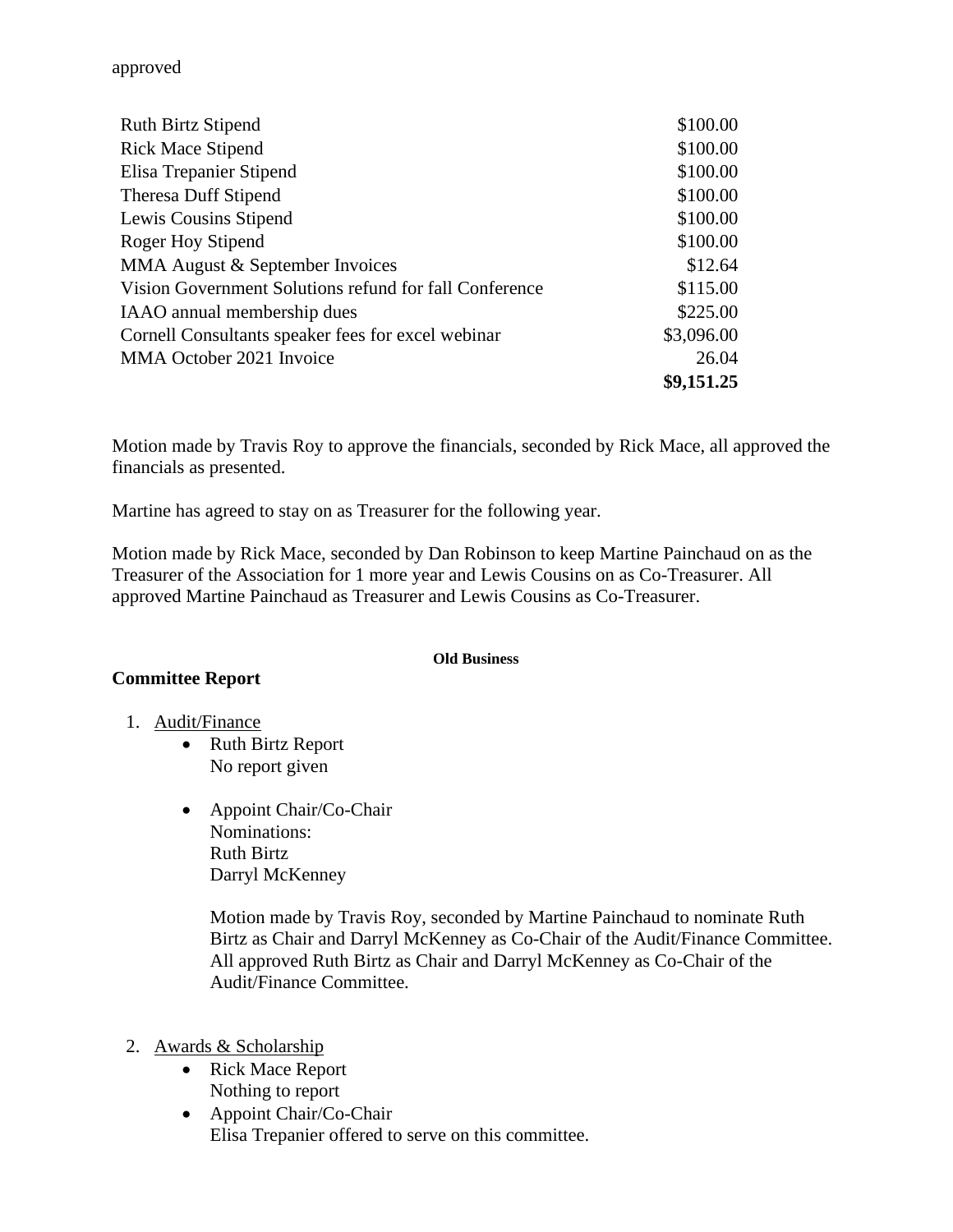Nominations: Elisa Trepanier Tammy Brown

Motion made by Travis Roy, seconded by Rick Mace to nominate Elisa Trepanier and Tammy Brown as Co-Chairs of the Awards/Scholarship Committee. All approved Elisa and Tammy to be Co-Chairs of the Awards/Scholarship committee.

# 3. Calendar/Advertisers

• Lewis Cousins Report

Lewis reported that there is only 1 newsletter this year. Tammy has articles collected would like to get another one out beginning of 2022 for MMAs timeline. Lewis mentioned crediting advertisers and carry them forward for the newsletters. The Warren Group and CAI Technologies will be continuing. He will contact the rest and mention that MAAO is not doing the day planner. The advertising form follows the budget cycle of August  $1<sup>st</sup>$  to July 31<sup>st</sup>. Lewis has changed this to a calendar year.

Dan Robinson asked if the website advertisers will be continuing for 2022. Dan asked Lewis to email him who will be continuing advertising so he can let Ben Thomas know for the new website.

• Appoint Chair/Co-Chair

# Nomination:

Lewis would be willing to let someone else take this committee but will continue if needed.

Motion made by Rick Mace to nominate Lewis Cousins, seconded by Dan Robinson to nominate Lewis Cousins as Chair and Theresa Duff as Co-Chair of the Calendar/Advertising Committee. All approved Lewis Cousins as Chair and Theresa Duff as Co-Chair of the Calendar/Advertising Committee.

# 4. Conference

• Tammy Brown Report

Bill Healey mentioned that Joel Moser and Lisa Hobart will be willing to present again at the Fall Conference. Lisa will do a topic on preparing for a revaluation.

• Appoint Chair/Co-Chair Nomination:

Bill Healey will be willing to stay on committee, Tammy Brown willing to continue as well.

Motion made by Dan Robinson to nominate Tammy Brown, seconded by Travis Roy to nominate Tammy Brown as Chair of the Conference Committee. All approved Tammy Brown as the Chair of the Conference Committee.

Travis is willing to be listed as Co-Chair.

Motion made by Dan Robinson to nominate Travis Roy, seconded by Lewis Cousins to nominate Travis Roy as Co-Chair of the Conference Committee. All approved Travis Roy as the Co-Chair of the Conference Committee.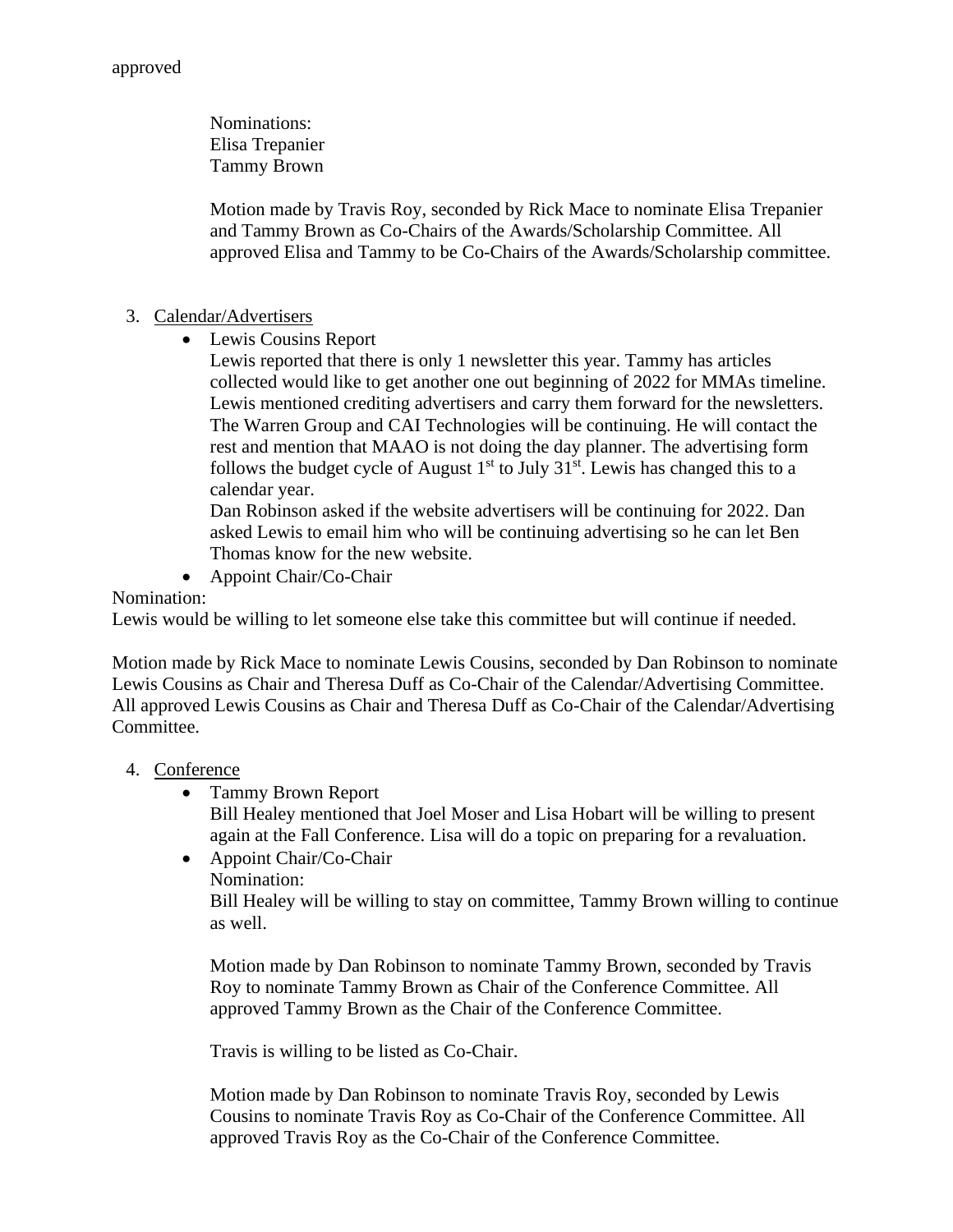- 5. Distance Learning
	- Travis Roy Report

Travis reported they have a report they are talking about regarding solar with Maine Revenue, Kerry Leichtman. The goal is to have a Zoom planning meeting soon on getting a panel for solar projects to do a co-sponsored Zoom training on solar. Elisa Trepanier mentioned that Jim Murphy in Warren would be good to have on the panel. Martine Painchaud mentioned there is a huge solar project going on in Wells as well.

• Appoint Chair/Co-Chair Nomination: Travis Roy is willing to stay on this committee.

Motion made by Bill Healey, seconded by Daryl McKenney to nominate Travis Roy and Lewis Cousins as Co-Chairs of the Distance Learning Committee. All approved Travis Roy and Lewis Cousins as Co-Chairs of the Distance Learning Committee.

- 6. Education
	- Bill Healey Report

Bill Healey reported that we have a couple of speakers lined up for the conference. Joel Moser will talk about legal issue regarding solar, and Lisa Hobart will do preparing for a revaluation. He needs to reach out to David Cornell about another Excel training and needs to line up the BAR workshop. Dan Robinson mentioned they should have the Solar Zoom training and the MAAO Fall Conference close together.

• Appoint Chair/Co-Chair Nominations: Bill Healey

> Motion made by Travis Roy, seconded by Martine Painchaud to nominate Bill Healey as Chair of the Education Committee. All Approved Bill Healey as Chair of the Education Committee (Bill Healey obstained).

### 7. Ethics

- Travis Roy Report Nothing to report
- Appoint Chair/Co-Chair Nominations: Travis Roy

Motion made by Lewis Cousins, seconded by Dan Robinson to nominate Travis Roy as Chair of the Ethics Committee. All approved Travis Roy as the Chair of the Ethics Committee.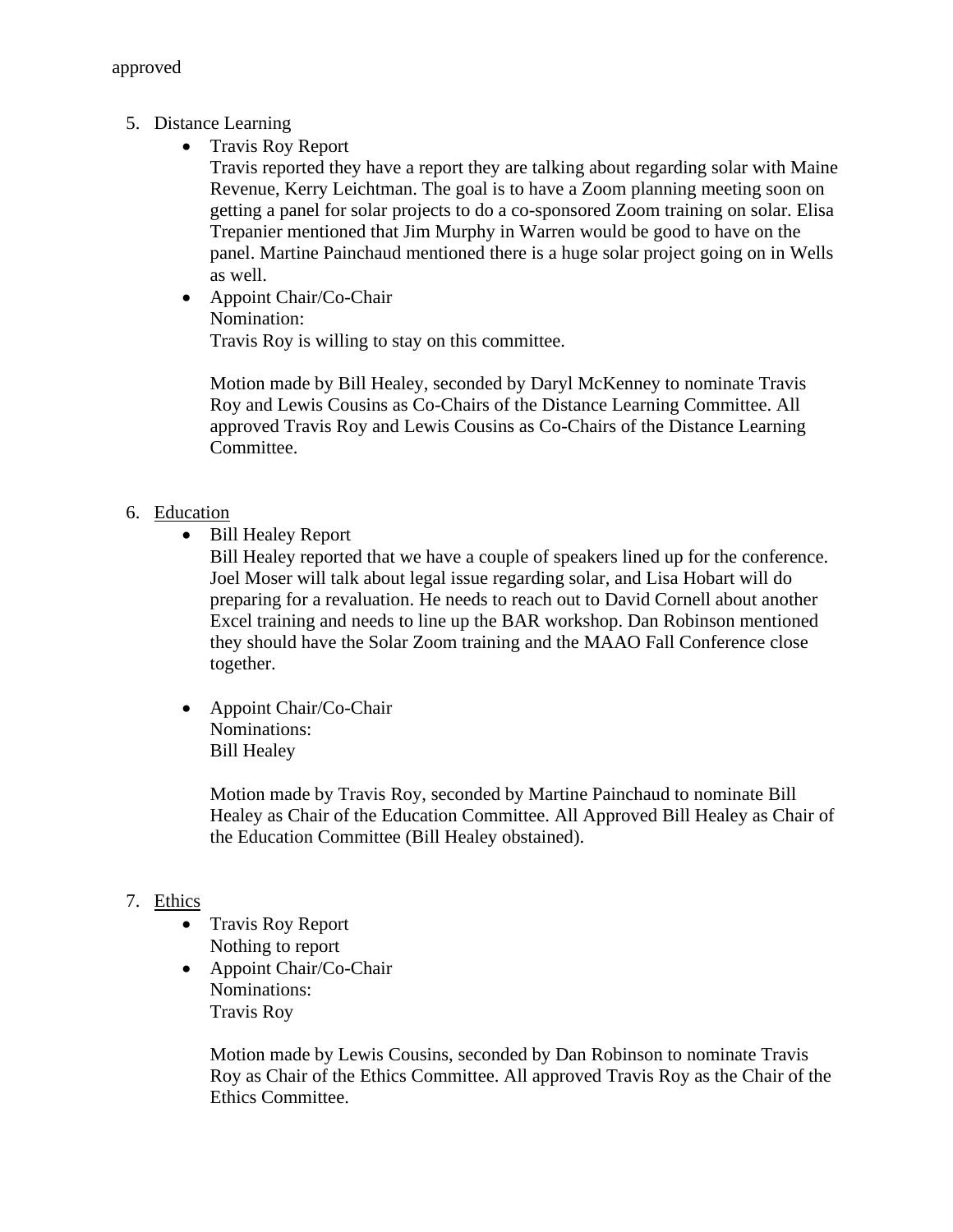- 8. Executive Board
	- Ruth Birtz Report No report submitted
	- Appoint Chair Nominations: Ruth Birtz

Motion made by Dan Robinson seconded by Travis Roy to nominate Ruth Birtz as Chair of the Executive Board Committee. All approved Ruth Birtz as Chair of the Executive Board Committee.

# 9. Historian

- Darryl McKenney Report Darryl is still collecting historical items. If you have anything that might be of interest to him please reach out to him.
- Appoint Chair

Nominations: Darryl McKenney

Motion made by Dan Robinson seconded by Martine Painchaud to Nominate Darryl McKenney as Chair of the Historian Committee. All approved Darryl McKenney as Chair of the Historian Committee.

### 10. Legislative

• Darryl McKenney Report

Darryl reported that Maine Revenue Services is considering changing the Assessor Exam from 4 times a year down to 2. There seems to be a lack of leadership coming from Maine Revenue Services. That may come from the amount of employee turnover there. Travis Roy asked how MAAO feels about reaching out to Maine Revenue Service on changing the testing. Theresa Duff mentioned joining MCIAAO on this. Elisa Trepanier mentioned requesting them to update the exam. There seems to be less and less students that have been able to pass the exam. Travis and Tammy will work on contacting Kerry Leichtman.

• Appoint Chair/Co-Chair Nominations: Darryl McKenney

> Motion made by Dan Robinson seconded by Bill Healey to nominate Darryl McKenney as Chair of the Legislative Committee. All approved Darryl McKenney as Chair of the Legislative Committee.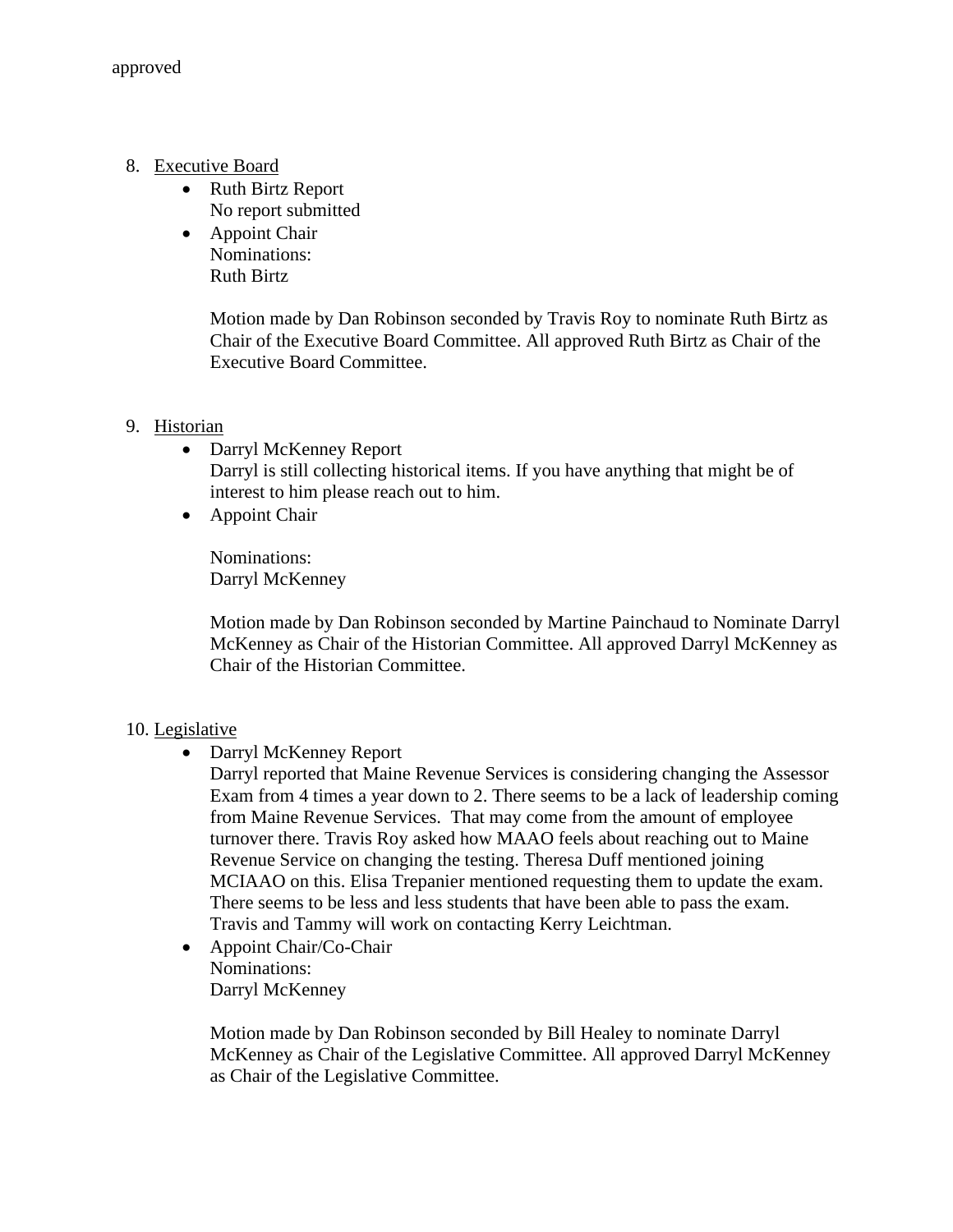- 11. Membership
	- Roger Hoy Report Tammy Brown reported: 2021 Members: 265 paid members 2022 Members: 156 paid, 137 unpaid
	- Appoint Chair/Co-Chair Nominations: Roger Hoy Theresa Duff

Motion made by Lewis Cousins, seconded by Darryl McKenney to appoint Roger Hoy as Chair and Theresa Duff as Co-Chair of the Membership Committee. All approved Roger Hoy as Chair and Theresa Duff as Co-Chair of the Membership Committee.

# 12. Newsletter

• Travis Roy Report

There is enough material to do another issue when time allows. Elisa Trepanier asked if the newsletter still did an Assessor spotlight article/member profile and mentioned Nick Cloutier and Taylor Burns as options.

• Appoint Chair/Co-Chair

Nominations: Lewis Cousins Tammy Brown

Motion made by Dan Robinson, seconded by Bill Healey to nominate Lewis Cousins and Tammy Brown as Co- Chairs of the Newsletter Committee. All approved Lewis Cousins and Tammy Brown as Co- Chairs of the Membership Committee (Tammy Brown obstained).

# 13. Technology Report

• Dan Robinson Report

Dan Robinson reported that he is hoping over the winter we can get the website going and ready to go by spring. Dan has sent Ben Thomas a bunch of photos for the website of different areas of the state. Dan asked Tammy Brown to send out an email to the Board so he can provide the link to the new website for their input on what to add for content.

• Appoint Chair/Co-Chair Nominations: Dan Robinson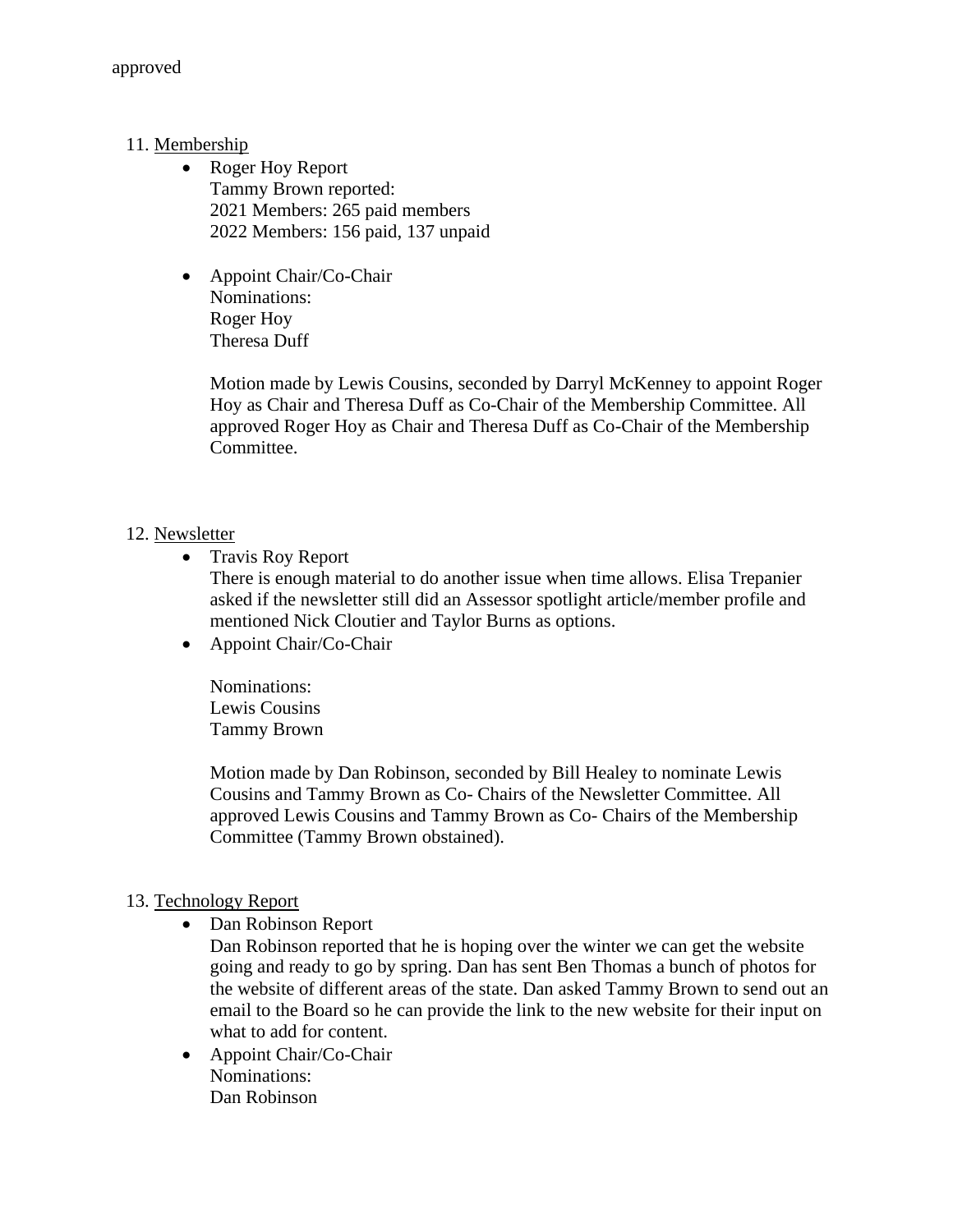Motion made by Travis Roy, seconded by Martine Painchaud to nominate Dan Robinson as Chair of the Technology Committee. All approved Dan Robinson as Chair of the Technology Committee.

### **New Business**

- Solar Educational Offering with MCIAAO As a follow up to a listserv question MCIAAO and MAAO are working on a joint effort to host a Solar training. Darryl McKenney mentioned that MCIAAO would like to have everyone show on the screen for this training and be no charge. Travis Roy would support no fee for this training, the Board agrees and Tammy asked Darryl to let MCIAAO know that MAAO is on board for no fee.
- Fall Conference Evaluations Tammy Brown reported that everything was favorable and as they keep doing them via Zoom, they keep getting better.
- Excel Workshop Evaluations Tammy Brown took part in this training, and she said it was phenomenal and would attend again, always learns something new. She mentioned there was less trouble with everyone attending via Zoom compared to when she attended in person.
- MAAO 2022 Meeting Calendar Few dates to fill in, should have them for the January meeting. Will leave as TBD until then. Northern Maine Spring Training: Lewis said the date works for this and that the hybrid worked out well and suggests we do it that way again. Lewis has secured the Northern Maine Development Commission building for this training.
- Legacy Assessor Award

Rick Mace reported that he has contacted 3 entities, MAAO, MCIAAO and Maine Revenue Services regarding membership lists and licensed assessor information He has received from them a list of names of CMAs/CATs. Many qualify for this award. He will go over the list with the new Board Member, Luke. He will send the list out to everyone to look at. Hopefully will have a nominee by the Annual Meeting for 2022.

Tammy Brown acknowledged and thanked Rick Mace's service to the MAAO Board.

• Website Discussion

There was no other discussion as previous discussed under Technology Report.

• 2023 Fall Conference Contract (Still pending, awaiting prices for 2023 contract) Tammy Brown mentioned that she and Melissa White are in contact with Kevin at Sebasco and is waiting to learn what prices will look like for 2023. Will have more information for next meeting.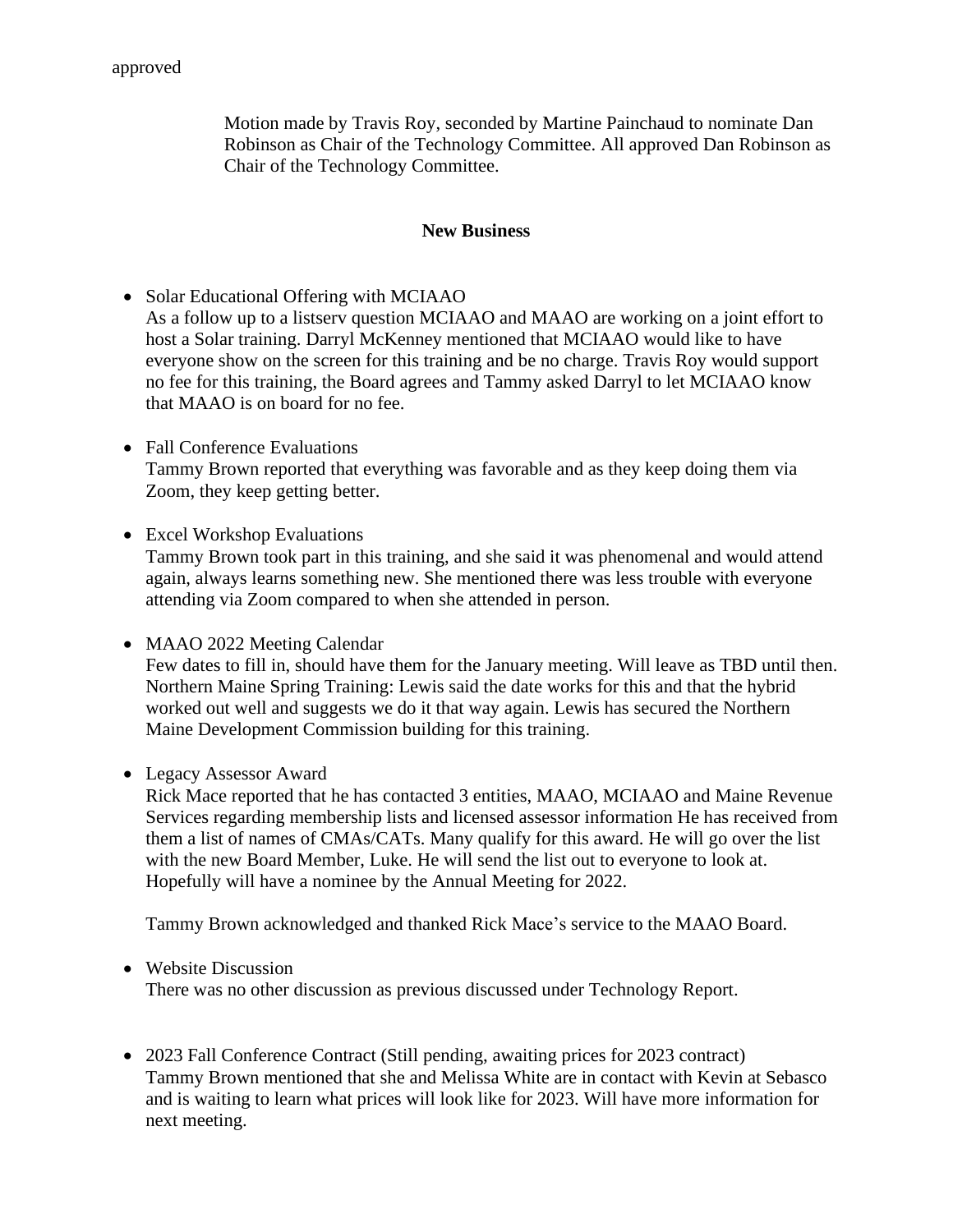• MMA Contract

Tammy Brown mentions that she supports the increase by MMA and appreciates and thanked us for all that we do for MAAO.

Motion made by Dan Robinson, seconded by Martine Painchaud to accept the MMA 2022 Affiliate Group Services agreement. All Approved the MMA Affiliate Group Services Agreement for 2022.

• Other

Tammy Brown reported on the history of Rick Mace and Martine Painchauds time on the MAAO Board. Tammy appreciates that Martine will finish out the remainder of her term as Treasurer.

Tammy Brown reported that she and Bill Healey have been a part of the bill or not to bill discussion for the Excel Webinar for Grand Lakes Plantation. MAAO still paid for the two registrants to take the class. There was discussion about the cancellation policy and the fact that neither registrant reached out to MMA to cancel before the date of the class. Tammy suggested they should pay the full fee for not attending. The MAAO Board agrees. Jen Stiles will reach out to town to let them know they need to pay the full fee.

Motion made by Lewis Cousins seconded by Dan Robinson to invoice the full amount for the two that did not attend the Excel Webinar from Grand Lake Plantation. All approved to invoice Grand Lake Stream the full amount for the two that did not attend the Excel webinar.

Dan Robinson mentioned about Rick Mace and doing the auction for the Fall Conference. Should the Board cover his expenses for this? Tammy mentioned that maybe be a possibility if Luke was interested in Serving on committee. Luke and Rick work in the same office and Rick could offer to mentor Luke in that role.

Dan Robinson does not think it will be a problem to have the Fall Conference in person for 2022 if there is a requirement that you will need a negative covid test/proof of vaccination prior to attending and maybe limit attendance. Tammy Brown mentioned sending out an email starting in January to let everyone know who would like to attend in person. Tammy asked the Board to think about this and give suggestions. Tammy and Travis will talk with Sebasco to form a plan.

Tammy Brown mentioned that there will be a Zoom meeting with MMA to go over the curriculum study on January  $21^{st}$ . Tammy will send the link to any Board Members that would like to attend. This will also be recorded to watch later.

Travis Roy mentioned that he would like to take one or two of the Board Meetings on the road, such as Presque Isle or Kennebunk.